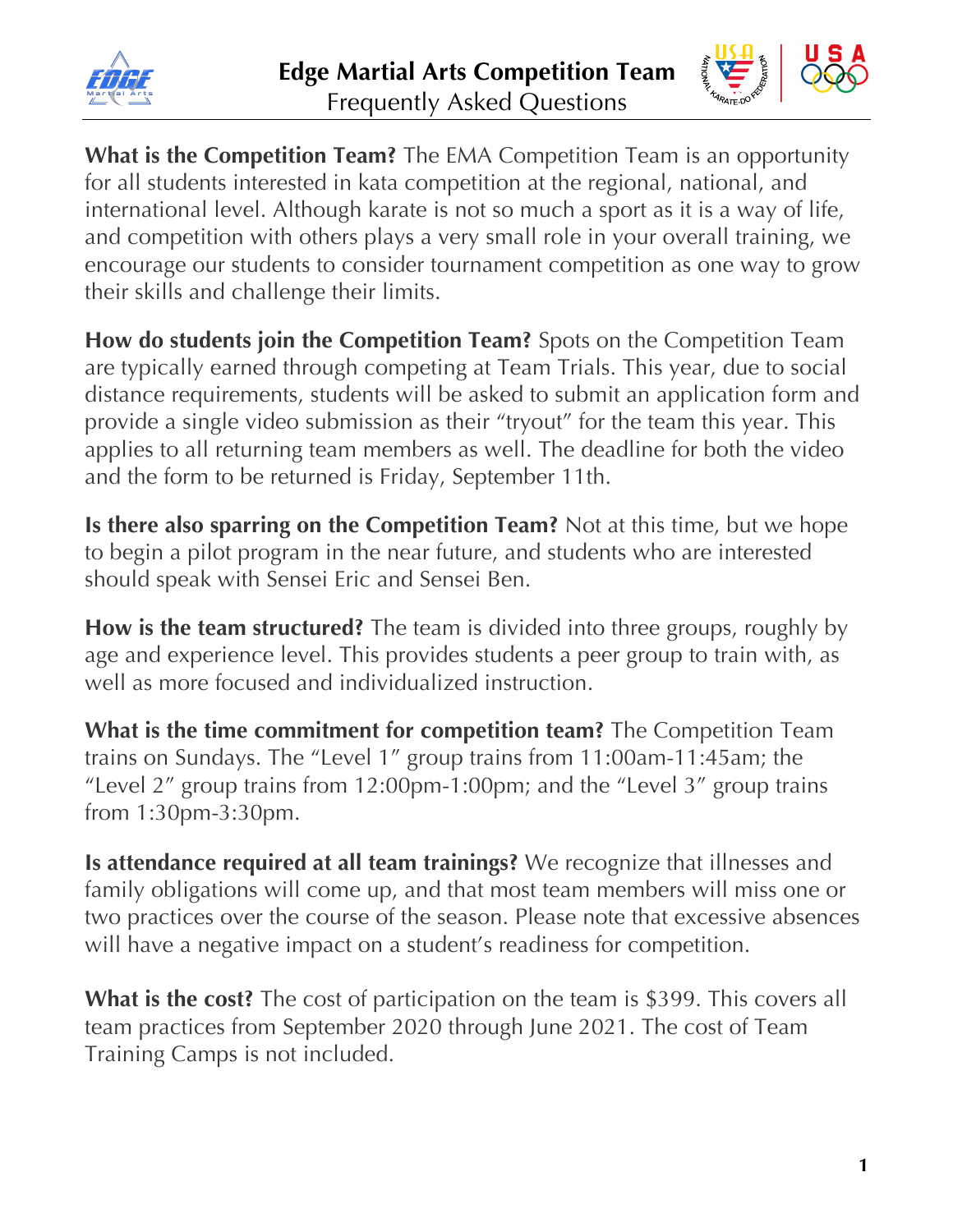



**What are the team training camps?** Team Training Camps are intensive one-ortwo day trainings designed to take a deeper dive into skill building and competition prep. We hold a Winter Training Camp around the Presidents' Week break, and a Summer Training Camp in late August. All team members are required to attend one of these events (and are encouraged to attend both). There is also a Nationals Training Camp held at the end of June, required for those students planning to compete at US Nationals.

**What equipment is required?** At all USANKF events, athletes are required to wear a plain white gi with a "WKF Approved" designation, and must have two belts: a red belt and a blue belt, which are used for scoring. We can order Punok or ProForce brand uniforms and belts for you at a discounted price, but you may purchase any brand that is WKF approved. Additionally, students will need to purchase a team jacket and training shirt.

**Where are the tournaments held?** Many USANKF-sanctioned events are held right in the local NYC area. Additionally, the team may compete at the Philadelphia Open in May and the Boston Open in June. At the national level, the team will compete at the Junior International Open and the US Open, and qualified students will have the opportunity to represent the team at US Nationals.

**Do team members have to compete at every tournament on the schedule?** No. Participation at all events is strongly encouraged; however, we expect that most team members will be unable to compete at or two events on the schedule.

**Do team members have to travel to events outside the New York area?** It is not required, however, we strongly encourage team members to plan to compete at the Junior International Open and US Open over Spring Break.

**Do team members have to compete at national events?** No. However, the goal of this program is to prepare students for that level of competition if they are so inclined, and we strongly encourage students to set the goal of competing at that level, and encourage parents to support those goals by considering making attendance at those events possible.